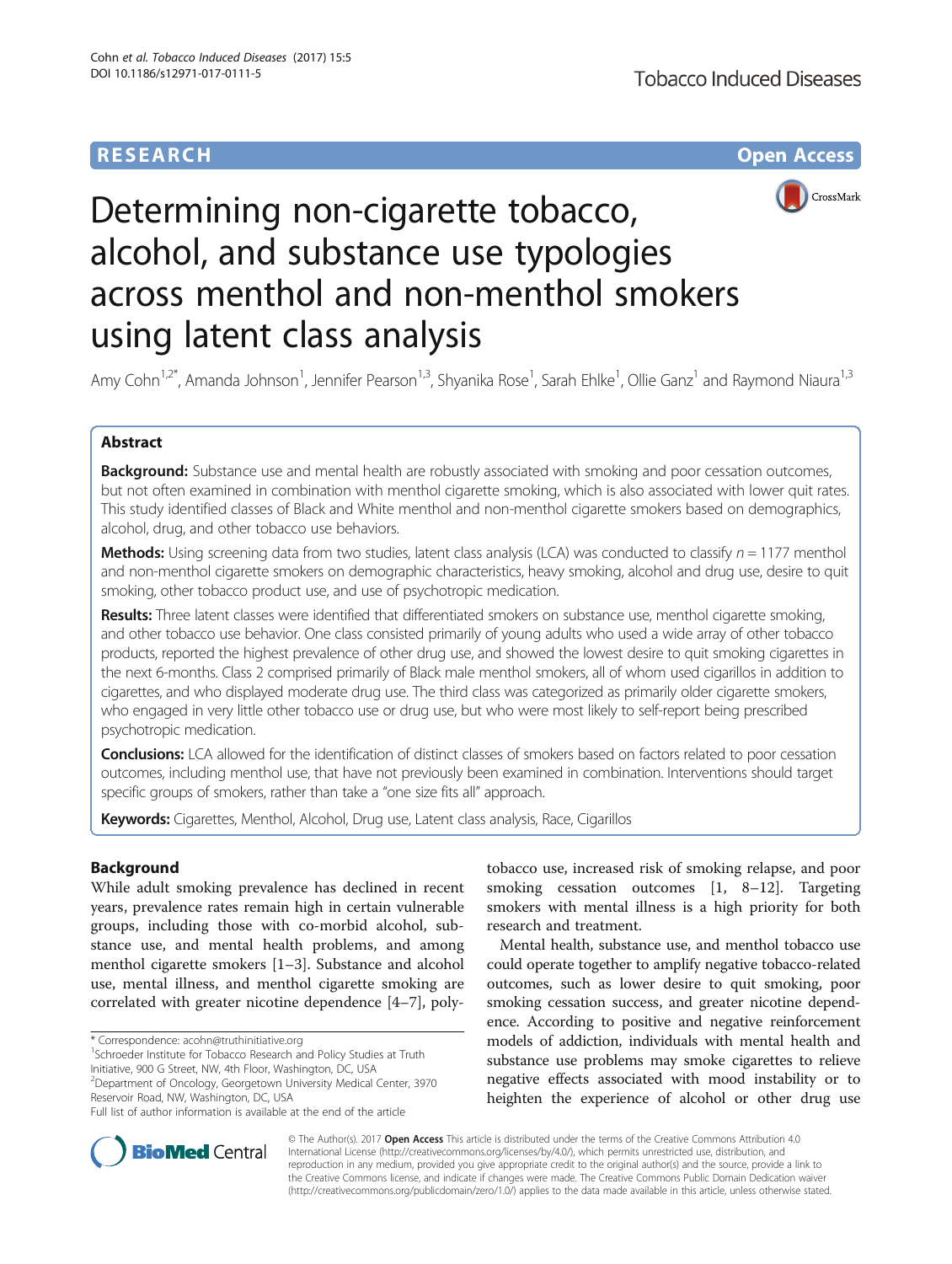through the stimulating properties of nicotine [\[13\]](#page-7-0). The cooling and soothing sensation of menthol cigarette smoking, which masks the harshness of inhaled cigarette smoke [[14](#page-7-0), [15\]](#page-7-0), increases the rewarding and sensory properties of menthol smoking beyond those of nicotine alone and may be particularly appealing to individuals with substance use or mental health problems. Both Hickman et al. 2014 and Young-Wolff and colleagues (2015) found an elevated prevalence of menthol cigarette smoking among individuals with psychological distress [[16](#page-7-0), [17\]](#page-7-0); while Cohn et al. 2016 found higher rates of depression and anxiety in a national sample of young adult menthol tobacco users, relative to non-menthol tobacco users [[18](#page-7-0)]. Further, qualitative work suggests that menthol cigarettes may heighten drug-related high and help to sustain euphoric mood [[19](#page-7-0)]. Taken together, the high incentive value of menthol cigarette smoking, coupled with the rewarding and stimulating properties of nicotine on mood [\[13, 20, 21\]](#page-7-0), may make cigarette smoking particularly appealing to certain vulnerable groups [[22](#page-7-0)–[24](#page-7-0)]. If menthol increases the subjective effects of nicotine on mood and substance use, one might expect greater uptake of menthol cigarettes to coalesce among those with more severe substance use behavior and among those with propensity toward mental health problems.

The associations among mental health, menthol cigarette smoking, and smoking behavior are complex and differ among sub-groups of smokers. Kiviniemi et al. 2010 found that psychological distress was correlated with higher smoking prevalence and increased odds of poor cessation outcomes among White, but not Black smokers [[25](#page-7-0)]. However, menthol cigarettes are disproportionately used by Black smokers [[26\]](#page-7-0), and research shows elevated rates of psychological distress among menthol cigarette smokers relative to non-menthol smokers [[16](#page-7-0), [17](#page-7-0)]. However, there are no studies of differences across Black and White menthol and non-menthol smokers on mental health factors. Additional research shows that menthol smoking leads to worse cessation outcomes among Black and non-White menthol smokers, relative to White smokers [[27](#page-7-0)]. Further, while menthol smokers consume fewer cigarettes per day and are less likely to report drug or alcohol use compared to non-menthol smoker [[7\]](#page-7-0), they show equivalent or higher dependence severity compared to non-menthol smokers [[6, 28](#page-7-0)–[31\]](#page-7-0). Further, unlike smokers with mental health or substance use problems, menthol smokers report a high desire to quit smoking [[7, 32\]](#page-7-0).

One approach for disentangling the complex associations among inter-related factors is through sub-typing techniques such as Latent Class Analysis (LCA). LCA is helpful for identifying a small set of qualitatively unique classes based on pre-defined person-level factors [[33](#page-7-0), [34](#page-7-0)]. Rather than examining correlations among factors, latent classes within LCA represent actual behavior that may be superior to fixed classifications (i.e., correlations), as these are based on estimated response probabilities. Latent class proportions can also provide information on the prevalence of how certain behaviors cluster together. For example, because LCA identifies unobservable groups with a population or sub-population, interventions can be tailored to target the subgroups that have the greatest need and whom may benefit the most from intervention. Applying LCA to determine unique sub-groups of already high-risk smokers could further refine "for whom" and "under what circumstances" public health messages about the harms and consequences of tobacco use could be best deployed.

Previous studies have used LCA to classify smokers. Some of these include classifying cigarette smoking be-havior in college students [[35\]](#page-7-0) and adults [\[36\]](#page-7-0), characteristics of alternative tobacco use among cigarette smokers [[37\]](#page-7-0), latent transition through the stages of smoking behavior change [[38, 39](#page-7-0)], nicotine withdrawal severity [\[40\]](#page-7-0), associations of depression to nicotine dependence [[41\]](#page-7-0), and determining gateway associations between substances of abuse including cigarettes [\[42](#page-8-0)]. Overwhelmingly these studies show that smokers are substantially heterogeneous. For example, in a sample of college students, Sutfin et al. [[35\]](#page-7-0) revealed five distinct classes of smokers, primarily distinguished by the frequency and intensity of their cigarette use, alcohol and drug use, and on the social aspects of smoking. Using a national sample of adult current smokers, Timberlake et al. [\[37](#page-7-0)] also revealed five classes of smokers, sub-typed on nicotine dependence severity and the use of alternative tobacco products. Results showed that moderate but not heavy smokers were most frequently using alternative, non-cigarette tobacco products. Despite the plethora of research in this area, no studies to our knowledge have taken an LCA approach to examine sub-types of Black and White smokers based on alcohol, substance use, and menthol cigarette use, factors that are robustly associated with poor smoking outcomes. Most importantly, menthol use should be included with alcohol and drug use when examining risk-typologies related to cigarette smoking because of its association with poor cessation outcomes and high policy relevance, and because of the high proportion of menthol cigarette smoking among Black versus White smokers.

Building upon prior research, this study attempts to fill an important knowledge gap by identifying unique classes of Black and White menthol and non-menthol cigarette smokers as a function of alcohol, drug, non-cigarette tobacco use, and other smoking-related risk factors. Findings provide a fine-grained assessment of the groups of adult smokers who should be differentially targeted by interventions and public health communication campaigns, and could have implications for targeting the most at-risk groups in tobacco control policies.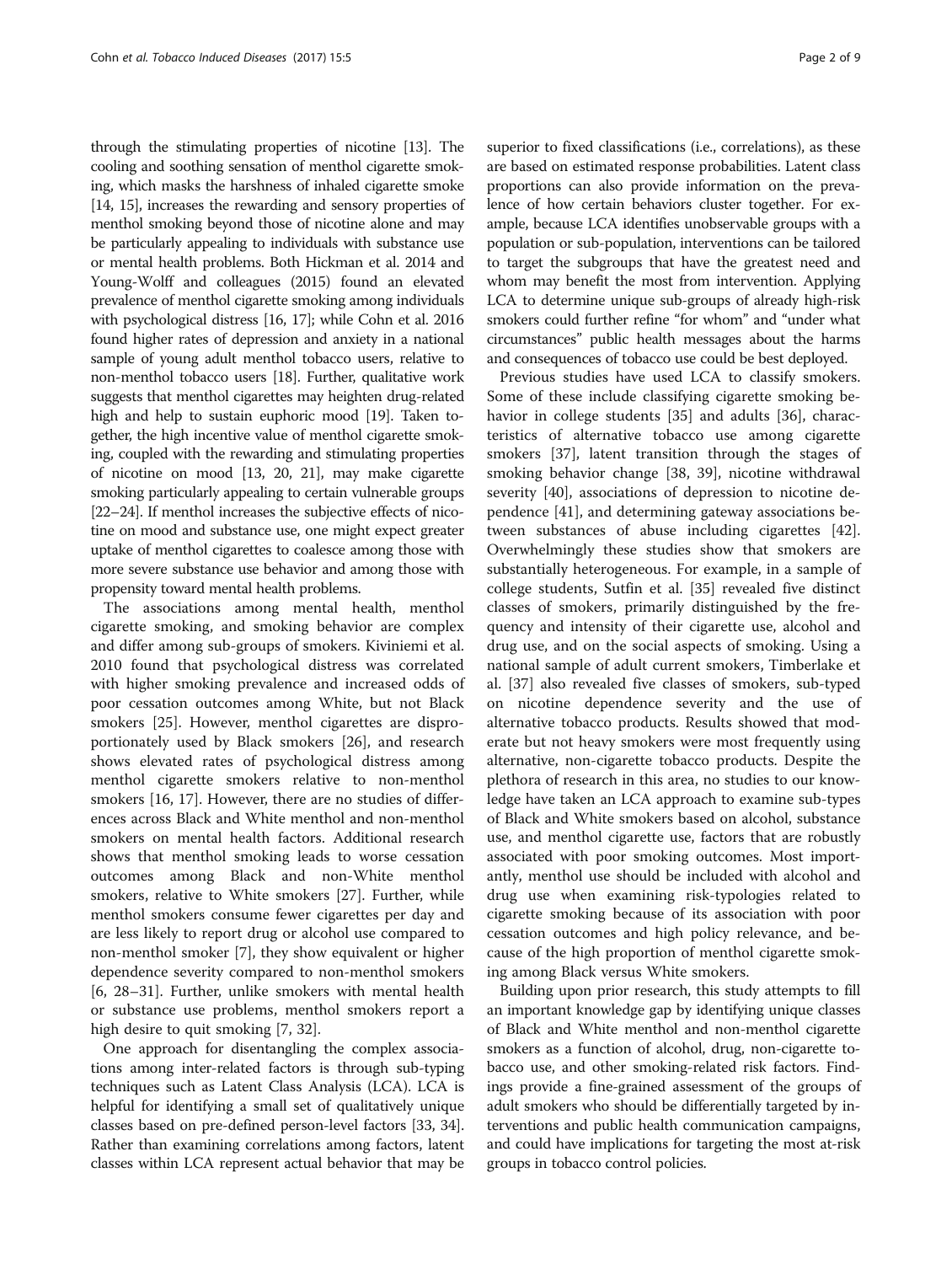## Methods

# Participants and procedure

Data were combined from the screening measures of two NIH funded studies (data collected from January 2014 to December 2015). The first study was a naturalistic assessment of the longitudinal smoking change outcomes of risky drinking adult smokers. The second was an administrative supplement to this project, designed to examine motivations for alcohol use and cigarette smoking in adult smokers with and without a history of risky drinking. Both studies included the same battery of questionnaires at baseline (described below). Eligibility for both studies was nearly identical and included: 1) 18–65 years old; 2) smoke > 10 cigarettes per day; and 3) desire to quit smoking in the next 6-months. Exclusion criteria were 1) suicidal, homicidal, or severe psychiatric disturbance; 2) substance dependence (excluding nicotine and caffeine); 3) current use of psychotropic medication; and 4) potential for severe alcohol withdrawal. Additionally, individuals eligible for the parent grant drank at risky levels [>2 drinks/day for men, > 1 for women; and > 14 drinks/week for men; > 7 drinks/week for women, according to guidelines of the National Institute on Alcohol Abuse and Alcoholism [\[43](#page-8-0)]] and were excluded if they were pregnant or planning to become pregnant in the next 6-months. For the administrative supplement, a sampling method was employed to recruit 50% risky drinkers and 50% non-risky drinkers (consume at least 1 drink/week in the last 30 days but less than risky drinking levels). Participants in the current analysis completed the screening for these studies, but did not have to meet eligibility criteria to be included in the current analysis and not all participants who took the screening measure were risky drinkers.

Participants were recruited via online and print advertisements (e.g., Craigslist, local newspaper, and flyers) that asked for smokers who were regular drinkers. A total of 1177 participants completed the screening questionnaires and were included in the analyses described below.

# Measures

Latent class indicators included current menthol cigarette smoking (yes/no), current binge drinking (yes/ no), other drug use in the past 90-days (yes/no), and non-cigarette tobacco use. Binge drinking was defined as consuming at least four drinks per episode for women and five drinks per episode for men "in a typical week" [[44\]](#page-8-0). Current use of non-cigarette tobacco products was assessed by asking participants "Do you use any other tobacco products other than cigarettes" with response options for e-cigarettes, cigars, little cigar/cigarillos, hookah, chew, and "other." Due to low prevalence rates, chew (3.8%) and "other" tobacco use (1.95%) were not included as indicators in the LCA.

Correlates of latent classes included age, gender, race, education, light  $(\leq 10$  cigarettes per day) versus heavy (>10 cigarettes per day) smoking [\[45, 46\]](#page-8-0), alcohol use (quantity and frequency in a typical week), prescribed medication for mental health problems (yes/no) as a 1 item proxy for mental health problems [\[47](#page-8-0)], use of chew and "other" non-cigarette tobacco products, number of non-cigarette tobacco products, and desire to quit or reduce smoking in the next 6-months (yes/no). Use of psychotropic medication was self-reported; respondents were asked whether they were "currently prescribed any medication for mental health treatment."

## Data analysis

Latent class analyses were conducted in 2016 using Mplus 7.4. Variables were selected based on consensus agreement among all study authors and the literature. The optimal number of classes was determined by running models with a successive number of classes from one to five and comparing model fit indices. The optimal model was selected with the number of classes that minimized Bayesian Information Criterion (BIC), based on evidence showing that BIC outperformed other model fit indices in a simulation study [\[48](#page-8-0)]. Chi-square and t-tests were employed to identify differences in characteristics across latent class assignment with significance at  $p <$ 0.05. Finally, bivariate multinomial logistic regression models were employed to identify significant factors associated with class membership ( $p < 0.05$ ).

# Results

# Latent class analysis

Model fit indices indicated best fit for a 3-class model (see Table [1\)](#page-3-0). This model minimized the BIC, retained odds of correct classification greater than five across all classes, had entropy greater than 0.85, and was interpretable. Missingness on variables included in the LCA did not exceed 2%. Chi-square tests for missing completely at random (MCAR) under the unrestricted latent class indicator models for each model were examined and shown to be non-significant ( $p > 0.05$ ).

Table [2](#page-4-0) displays the characteristics of the full sample and of each latent class. Class 1, the "Poly-Substance Users," comprised 14% of the sample, was primarily young adults (Mean (M) age: 27.6; Standard Deviation (SD) = 0.6), and contained a slightly greater proportion of men than women. This class was highly educated, with 55.6% having completed some college and 24.7% having received a college diploma or greater. Nearly 60% were menthol smokers and 39.6% had used other drugs in the past 90 days. This class consumed an average of 3.0  $(SD = 0.1)$  non-cigarette tobacco products, with hookah (88.3%), e-cigarettes (79.6%) and cigars (64.8%) being the most highly endorsed non-cigarette tobacco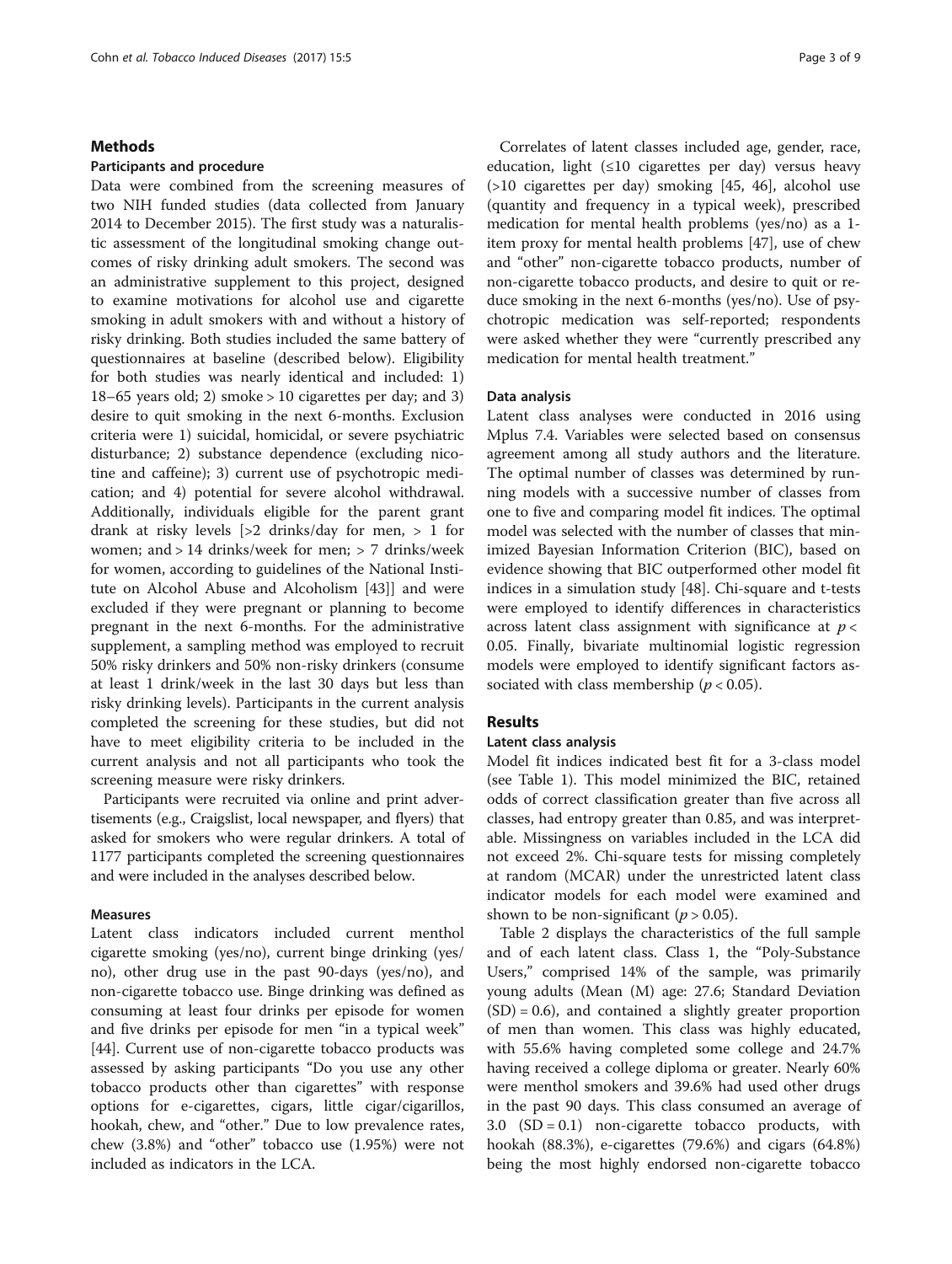Model fit

<span id="page-3-0"></span>Table 1 Optimal number of latent classes: assessment stati

| stics |  |  |  |
|-------|--|--|--|
|       |  |  |  |

| 5                              | 3.2                       | 4.1       | 11.2       | 4.0                      | 24.0                     |                  |         |
|--------------------------------|---------------------------|-----------|------------|--------------------------|--------------------------|------------------|---------|
| $\overline{4}$                 | 3.0                       | 8.6       | 4.1        | 40.7                     |                          |                  |         |
| 3                              | 12.0                      | 8.1       | 54.6       |                          |                          |                  |         |
| $\overline{2}$                 | 12.5                      | 22.8      |            |                          |                          |                  |         |
|                                | $\infty$                  |           |            |                          |                          |                  |         |
|                                | Class 1                   | Class 2   | Class 3    | Class 4                  | Class 5                  |                  |         |
| Odds of correct classification |                           |           |            |                          |                          |                  |         |
| 5                              | 39                        | $-3967.9$ | 8211.6     | 8087.7                   | 0.43                     | 0.44             | 0.83    |
| $\overline{4}$                 | 31                        | $-3977.9$ | 8175.0     | 8076.5                   | 0.17                     | 0.18             | 0.87    |
| 3                              | 23                        | $-3989.1$ | 8140.9     | 8067.8                   | < 0.0001                 | < 0.0001         | 0.91    |
| $\overline{2}$                 | 15                        | $-4024.9$ | 8155.9     | 8108.2                   | < 0.0001                 | < 0.0001         | 0.80    |
|                                | $\overline{7}$            | $-4353.9$ | 8757.3     | 8735.1                   | $\overline{\phantom{a}}$ | $\sim$           |         |
| Latent classes                 | Number of free parameters | LL.       | <b>BIC</b> | Sample size adjusted BIC | LMR p-value              | VLMR LRT p-value | Entropy |
|                                |                           |           |            |                          |                          |                  |         |

Note. LL log likelihood, BIC Bayesian information criteria, LMR Lo-Mendell-Rubin, VLMR Vuong-Lo-Mendell-Rubin, LRT likelihood ratio test for k (H0) versus k-1 classes. Odds of correct classification (OCC) > 5 indicates a model with good latent class separation (Collins & Lanza, p. 74); OCC =  $\infty$  indicates perfect classification

products. This class was the least likely to smoke heavily, relative to any other class ( $p < .002$ ). While none of the groups varied significantly with respect to using alcohol, this class showed the highest prevalence of binge drinking behavior (57.4%). A significantly lower proportion of individuals in this class endorsed a desire to quit smoking compared to the other two classes ( $p < .017$ ).

In Class 2 (14% of the sample; the "Menthol/Cigarillo Smokers"), 88% of individuals used menthol cigarettes as their preferred brand and 100% reported cigarillo use. The proportion of members in this class using menthol cigarettes as their preferred cigarette was significantly higher relative to the other two classes ( $p < .001$ ). This class was primarily older young adults (M age =  $37$ ; SD = 1.0) and had the highest prevalence of Black and male respondents (all  $p's < .001$ ). Educational attainment was also lower in this class relative to the two other groups ( $p < .001$ ), with most attaining up to a high school diploma or GED. Members within this class consumed the most drinks per episode  $(M = 6.4; SD = 0.5)$  relative to the other two classes, although the effect was marginally significant  $(p)$ < .089) and 35.7% reported other drug use in the past 90 days. In addition to cigarillo use, use of non-cigarette tobacco products was prevalent in this class, with 19.4% reporting cigar use, 12.4% reporting hookah smoking, 6.5% reporting use of chew, and 5.9% reporting e-cigarette use. Just over three-quarters of this class consumed 10 or more cigarettes per day. This class contained the highest proportion of respondents wanting to quit smoking in the next 6 months (95.7%;  $p < .017$ )), and the lowest proportion reporting being prescribed medication for a mental health problem (6.5%), a proportion that was marginally different from the other two classes ( $p = .081$ ).

Class 3 (the "Primary Cigarette Smokers"), comprised nearly 75% of the sample and had the highest mean age  $(M \text{ age} = 39.9; SD = 0.5)$  and educational attainment, with 61.6% achieving some college education or higher. This class was the most likely to self-report heavy smoking (80%), being prescribed medication for a mental health problem (12.5%), and had the lowest prevalence of other drug use (18.8%) and non-cigarette tobacco use across the two other classes ( $p < .0001$ ). E-cigarettes were the most popular non-cigarette tobacco product used (5.6%). Desire to quit smoking was also high in this class, with 93% reporting a desire to quit smoking in the next 6 months.

We conducted a sensitivity analysis of the LCA models to determine whether menthol use, drug, and alcohol use were driving class membership, above and beyond non-cigarette tobacco use. For this, LCA models were re-analyzed using only the four current tobacco product use variables (cigars, e-cigarettes, cigarillos, hookah) as class indicators. Results showed a 2-class model produced the best-fitting model (vs 3–5 models), suggesting it was more informative to include menthol use, binge drinking, and other drug use to identify typologies across menthol and non-menthol smokers. The 2-class model provided limited information on possible typologies, restricting the sample to two classes of either users (Class 1) or nonusers (class 2) of non-cigarette tobacco products.

# Multinomial logistic regression models of characteristics of class membership

Results from bivariate multinomial logistic regressions of correlates of latent class assignment confirmed that the Primary Cigarette Smokers were significantly older than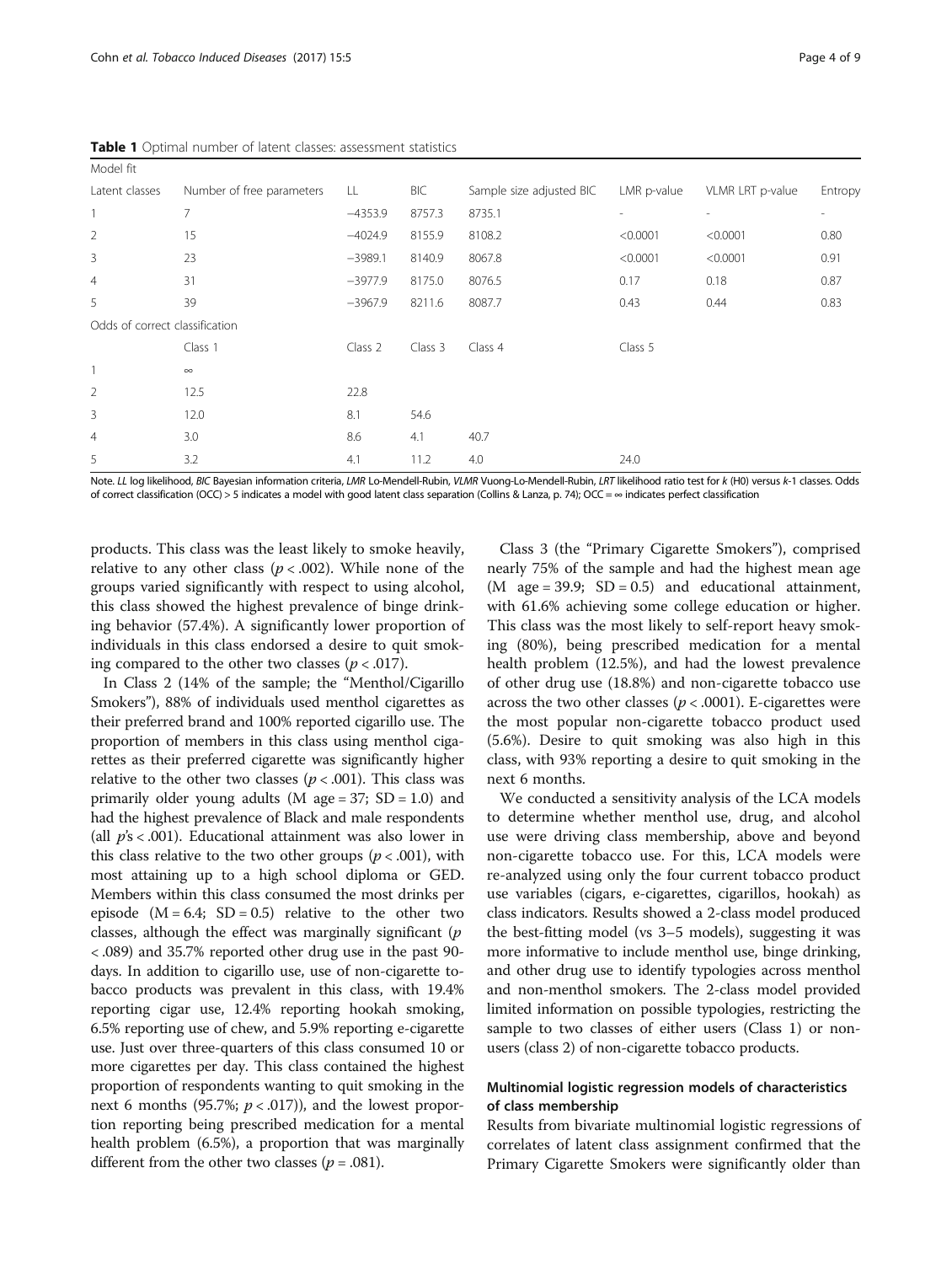<span id="page-4-0"></span>Table 2 Characteristics of the three latent classes (unweighted column %)<sup>a</sup>

|                                                 | Poly-Substance Users | Menthol/Cigarillos Users<br>$n = 170(14%)$<br>$\%$ | Primary Cigarette Users<br>$n = 845(72%)$<br>$\%$ | Full sample         | $P$ value |
|-------------------------------------------------|----------------------|----------------------------------------------------|---------------------------------------------------|---------------------|-----------|
|                                                 | $n = 162(14%)$<br>%  |                                                    |                                                   | $n = 1,177$<br>$\%$ |           |
|                                                 |                      |                                                    |                                                   |                     |           |
| Age                                             |                      |                                                    |                                                   |                     |           |
| Mean (SE)                                       | 27.6 (0.6)           | 37.0 (1.0)                                         | 39.9 (0.5)                                        | 37.8 (0.4)          | < 0.0001  |
| $18 - 24$                                       | 40.1                 | 18.2                                               | 14.6                                              | 18.6                | < 0.0001  |
| $25 - 34$                                       | 43.8                 | 32.3                                               | 27.0                                              | 30.1                |           |
| $35 - 45$                                       | 13.6                 | 21.8                                               | 18.7                                              | 18.4                |           |
| $46+$                                           | 2.5                  | 27.6                                               | 39.8                                              | 32.9                |           |
| Gender                                          |                      |                                                    |                                                   |                     | < 0.0001  |
| Female                                          | 40.1                 | 29.4                                               | 49.4                                              | 45.2                |           |
| Male                                            | 59.9                 | 70.6                                               | 50.6                                              | 54.8                |           |
| Race                                            |                      |                                                    |                                                   |                     | < 0.0001  |
| White                                           | 38.3                 | 7.6                                                | 35.5                                              | 31.9                |           |
| Black                                           | 61.7                 | 92.3                                               | 64.5                                              | 68.1                |           |
| Education                                       |                      |                                                    |                                                   |                     | < 0.0001  |
| Less than high school                           | 3.7                  | 10.0                                               | 8.1                                               | $7.7\,$             |           |
| High school diploma                             | 10.5                 | 32.3                                               | 22.6                                              | 22.4                |           |
| GED                                             | 5.6                  | 11.2                                               | 7.7                                               | 7.9                 |           |
| Some college                                    | 55.6                 | 32.3                                               | 39.3                                              | 40.6                |           |
| College diploma or greater                      | 24.7                 | 14.1                                               | 22.3                                              | 21.4                |           |
| Menthol use                                     |                      |                                                    |                                                   |                     | < 0.0001  |
| Yes                                             | 59.3                 | 88.2                                               | 62.1                                              | 65.5                |           |
| Heavy Smoking (≥10 cigs per day)                |                      |                                                    |                                                   |                     | 0.002     |
| Yes                                             | 66.7                 | 78.8                                               | 80.6                                              | 78.4                |           |
| Alcohol                                         |                      |                                                    |                                                   |                     |           |
| Binge drinking                                  | 57.4                 | 51.2                                               | 52.4                                              | 52.9                | 0.449     |
| # days used in typical week - Mean (SE)         | 4.2(0.1)             | 4.4(0.2)                                           | 4.3(0.1)                                          | 4.3(0.1)            | 0.430     |
| # drinks per episode - Mean (SE)                | 5.4(0.4)             | 6.4(0.5)                                           | 5.5(0.2)                                          | 5.6(0.2)            | 0.089     |
| Other drug use                                  |                      |                                                    |                                                   |                     | < 0.0001  |
| Use in past 90 days                             | 39.6                 | 35.7                                               | 18.8                                              | 24.1                |           |
| Current tobacco use                             |                      |                                                    |                                                   |                     |           |
| Cigars                                          | 64.8                 | 19.4                                               | 3.2                                               | 14.0                | < 0.0001  |
| E-cigarettes                                    | 79.6                 | 5.9                                                | 5.6                                               | 15.8                | < 0.0001  |
| Cigarillos                                      | 67.3                 | 100.0                                              | 0.0                                               | 23.7                | < 0.0001  |
| Chew                                            | 16.1                 | 6.5                                                | 1.0                                               | $3.8\,$             | < 0.0001  |
| Hookah                                          | 88.3                 | 12.4                                               | 3.2                                               | 16.2                | < 0.0001  |
| Other tobacco                                   | 9.9                  | 1.8                                                | $0.5\,$                                           | $2.0\,$             | < 0.0001  |
| # tobacco products used                         |                      |                                                    |                                                   |                     |           |
| Mean (SE)                                       | 3.0(0.1)             | 1.7(0.1)                                           | 0.6(0.0)                                          | 1.1(0.0)            | < 0.0001  |
| Desire to quit in next 6 months                 |                      |                                                    |                                                   |                     | 0.017     |
| No                                              | 12.3                 | 4.3                                                | 6.5                                               | $7.0\,$             |           |
| Yes                                             | 87.7                 | 95.7                                               | 93.4                                              | 93.0                |           |
| Mental health                                   |                      |                                                    |                                                   |                     | 0.081     |
| Prescribed medication for mental health problem | 11.1                 | 6.5                                                | 12.5                                              | 11.5                |           |

Note. P-values represent differences across the three classes. Chi-square tests were used for categorical variables and ANOVA F-tests were used for continuous variables a laticized covariates are included as indicators in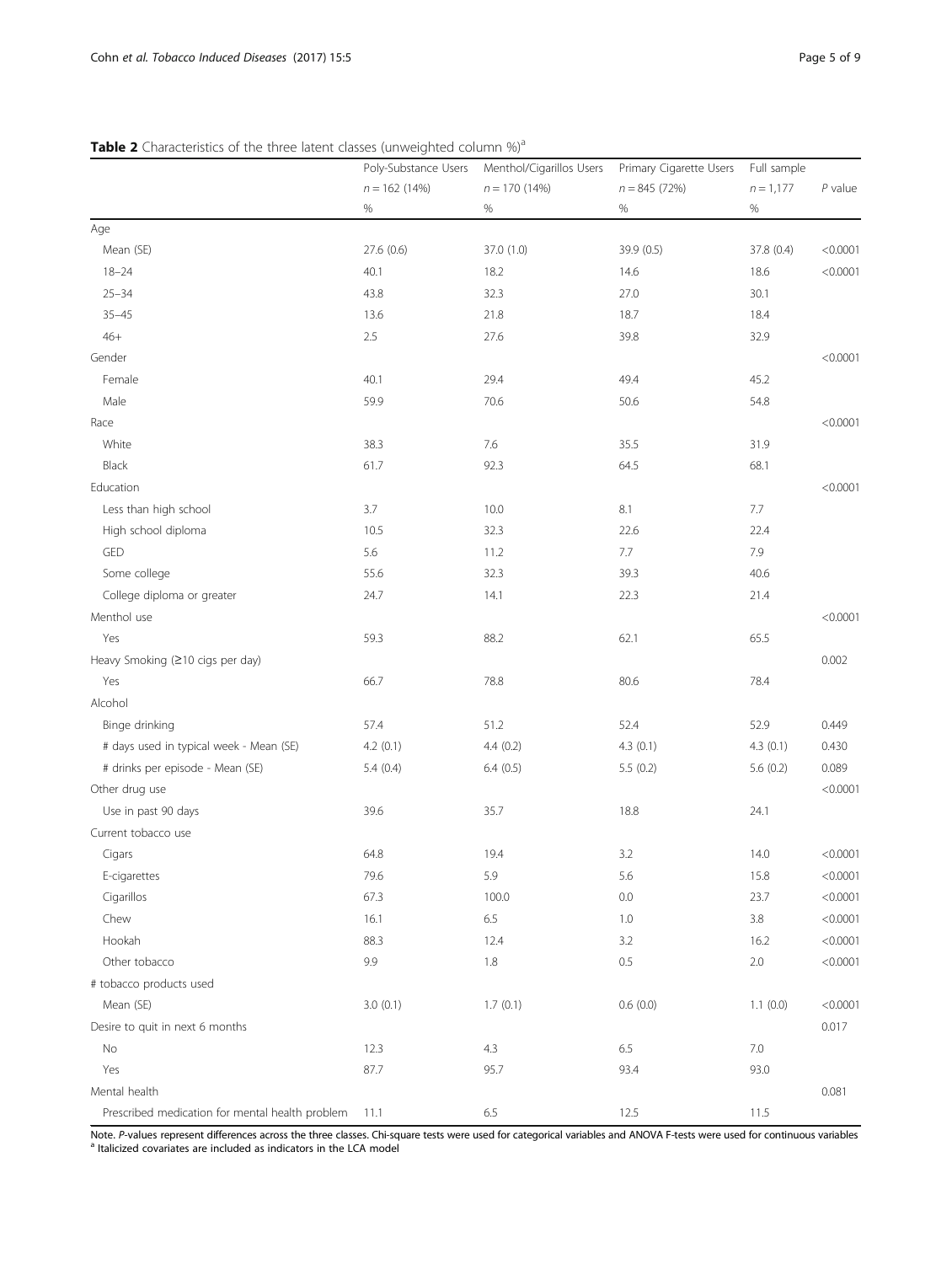both the Poly-Substance Users and Menthol/Cigarillo Users. Compared to Primary Cigarette Smokers, membership in the Poly-Substance Users class was more likely to be male (OR =  $1.46$ ; CI:  $1.04-2.05$ ), three times more likely to be college educated (OR = 3.07, CI: 1.29– 7.31), and twice as likely to use drugs in the past 90-days (OR = 2.82; CI: 1.97–4.06). Poly-Substance Users also had much higher odds of using a wide variety of noncigarette tobacco products (OR = 76.48; CI: 45.72– 127.95) compared to Primary Cigarette Smokers, even though they were significantly less likely to be heavy smokers (OR = 0.47; CI: 0.33–0.69). Poly-Substance Users were also significantly less interested in quitting smoking or reducing their cigarette intake in the next 6 months compared to Primary Cigarette Smokers (OR  $= 0.50$ ; CI: 0.28–0.90).

Relative to Primary Cigarette Smokers, the Menthol/ Cigarillo Smokers were twice as likely to be male  $(OR =$ 2.34; CI: 1.64–3.35), six times more likely to be Black  $(OR = 6.65; CI: 3.71–11.91)$ , and four times more likely to be menthol smokers  $(OR = 4.57; CI: 2.87 - 7.44)$ . Further, the odds of drug use in the past 90 days ( $OR = 2.39$ ; CI: 1.67–3.43), and the odds of using a variety of noncigarette tobacco products (OR =  $18.52$ ; CI: 12.18–28.14) was significantly higher among the Menthol/Cigarillo Smokers compared to the Primary Cigarette Smokers. Membership in the Menthol/Cigarillo class was significantly and inversely associated with self-reported prescription for psychotropic medication (OR = 0.49; CI: 0.26–0.93). There were no differences between the Primary Cigarette Smokers and the Menthol/Cigarillo Smokers with respect to heavy smoking  $(OR = 0.91; CI:$ 0.60–1.38) or desire to quit or reduce smoking in the next 6 months (OR = 1.56; CI: 0.69–3.51).

# **Discussion**

This study examined multiple typologies of tobaccorelated risk in adult smokers based on non-cigarette tobacco use, menthol cigarette smoking, and alcohol and drug use. Our results found three distinct classes of individuals who differed with respect to race, gender, polytobacco use, drug use, menthol cigarette use, and desire to quit smoking. A Menthol/Cigarillo group was identified that was four times more likely to smoke menthol cigarettes compared to the Primary Cigarette Smokers, and significantly more likely to be male and Black compared to this group. Older smokers in the Primary Cigarette Smokers class showed fewer substance use and tobacco-related comorbidities, were also most likely to want to quit smoking in the near future, but seemed to have some mental health vulnerability as indicated by their reports of being currently prescribed psychotropic medication. Lastly, younger smokers were identified in a Poly-Substance Users class. These individuals were highly educated, non-heavy smokers who used a wide array of tobacco products, but were also the least likely to want to quit smoking. While prior research shows that greater educational attainment is associated with interest in quitting and quit attempts, this work has been explored primarily among older adult samples [\[49](#page-8-0)]. Poly-substance users in the current analysis were young adult users. This is a group that has been shown to be less likely to be motivated to quit using tobacco or to engage in tobacco cessation compared to older age groups [[50\]](#page-8-0). Poly-Substance Users and Primary Cigarette Smokers were equally likely to report menthol smoking. Ultimately, menthol use did not seem to be distinctive among two of the three classes, rather classes were distinguished by non-cigarette tobacco use and illicit drug use. These findings could be due to the high rates of menthol use in the sample overall. Lastly, sensitivity analyses showed that including menthol, alcohol, and drug use in addition to non-cigarette tobacco use were important indicators in determining typologies across menthol and non-menthol smokers.

The identified latent classes may have important implications for whom to target in public health anti-tobacco campaigns; suggesting that different messages be deployed for young versus older smokers, and for Black menthol smokers versus other groups of smokers. Specifically, communications surrounding poly-tobacco use may be effective for younger audiences, while messages about the harms associated with menthol smoking should be directed toward Black males, especially those who consume LCCs. Poly-substance use must also be addressed among today's current smokers, particularly younger smokers, as is consistent with several studies of young adult dual and poly-tobacco use [\[51](#page-8-0)–[55\]](#page-8-0). Interestingly, relative to the other two groups, the Poly-Substance Users class were lighter smokers, but had the highest prevalence of non-cigarette tobacco use and the lowest desire to quit or change smoking. This may suggest a willingness to try new products or a vulnerability to engage in a variety of health-risk behaviors [\[56](#page-8-0)], which may impede efforts toward positive behavior change. Perhaps, this class could be a target for health promotion campaigns that focus on enhancing motivation to quit and on addressing the health impact of poly-tobacco use. Because alcohol consumption across the three groups was high, this also highlights the need to thoroughly address alcohol use in nearly all tobacco dependence treatment intervention and prevention programs, regardless of age or race.

Application of LCA in this study also has several scientific and policy-level implications. First, LCA models allow us to understand the complex patterns and associations among tobacco use, mental health, substance, and race in greater detail than has been previously pursued.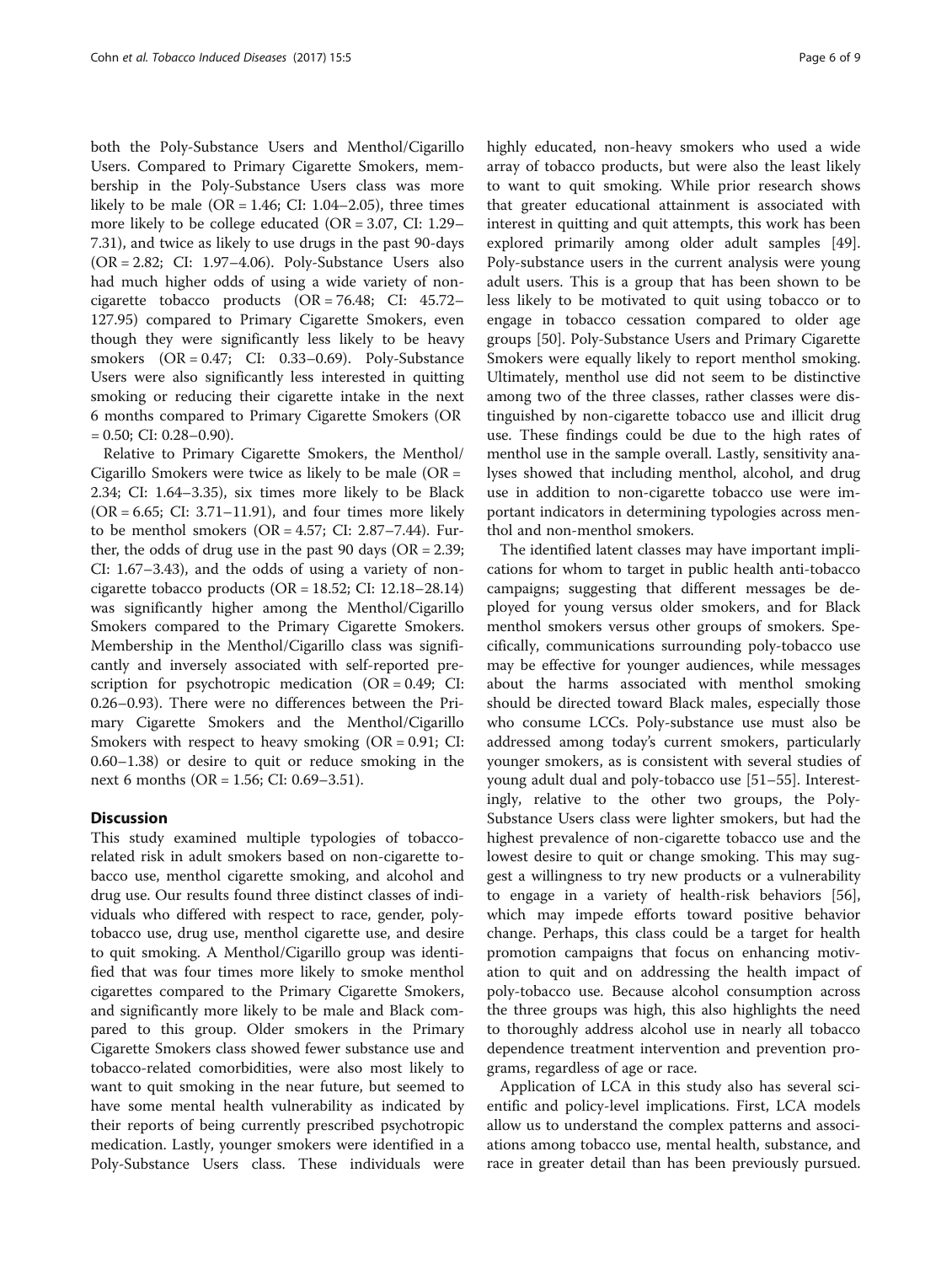While there have been efforts to classify smokers as a function of alcohol, substance use and non-cigarette tobacco use in other LCA studies, none to our knowledge have included menthol cigarette smoking as a key indicator of class membership. It is important to focus on menthol tobacco use in the context of alcohol and other drug use, as each are independently associated with poor smoking cessation outcomes, but only a few published studies have examined how these risk factors operate together [[7, 18,](#page-7-0) [57](#page-8-0)]. It is possible that, when combined together, substance use and mental health problems, polytobacco use, and menthol cigarette smoking may interfere with motivation to quit smoking. Further, with respect to menthol tobacco use in particular, most previous studies have conceptualized menthol smokers as a homogenous group and made comparisons to nonmenthol smokers or have examined differences across Black and White menthol and non-menthol smokers [[25](#page-7-0), [27](#page-7-0)]. Our LCA approach allowed us to disentangle potential sub-groups of menthol smokers, not based only on race, but on other tobacco use correlates. Finally, by using LCA to delineate subgroups of smokers who have various levels of tobacco-related risk, it may be possible to understand how policy interventions may differentially impact subgroups of smokers. It is noteworthy that one unique class of menthol smokers emerged, all of whom consumed little cigars and cigarillos (LCCs), while a second class of predominantly menthol smokers did not. With the rising costs of cigarettes, the Menthol/Cigarillo group may represent a sub-set of smokers who are extremely price sensitive and who may be substituting menthol cigarettes for cheaper menthol flavored LCCs. This has important implications if a ban on menthol cigarettes, but not other menthol tobacco products, was set in place. These individuals may switch from smoking menthol cigarettes to menthol flavored LCCs.

This study had several limitations. First, prior cessation experiences and nicotine dependence were not measured, limiting our ability to examine the extent to which class membership is associated with tobacco use persistence and problem severity. Further, absolute number of cigarettes consumed per day was not assessed; rather, we used a categorical variable capturing heavy (10 or more cigarettes per day) and light smoking, an approach consistent with other studies of smokers [\[46](#page-8-0)]. Second, because this was a secondary analysis of previously collected data, we did not have an instrument to measure mental illness with more detail. Our assessment of mental health status, as indicated by self-reported prescription of mental health medication, has been used in other work [\[47\]](#page-8-0), but is not a diagnostic tool. Given that the majority of individuals with a mental health issue receive no treatment [[58, 59](#page-8-0)], this indicator likely underestimates the prevalence of mental illness in the current sample. Third, because study advertisements asked for smokers who are regular drinkers, this might explain why alcohol use was high across all the classes. It is important to note that our sample did show variation in alcohol use, ranging from no drinks up to 25 drinks per drinking episode, suggesting that not all respondents in our study were heavy drinkers. Further, the population prevalence of non-drinking smokers is relatively low [[60](#page-8-0)]. Finally, the sample was comprised of primarily Black smokers. This is likely a reflection of the urban community from which participants were recruited, which has a high prevalence of African-American residents. Other studies have used primarily White samples [[57](#page-8-0)], which also bear the same generalizability issue but in the opposing manner, or do not report the racial/ethnic breakdown of their full sample [[3,](#page-7-0) [61](#page-8-0)–[63](#page-8-0)].

# Conclusions

Our findings indicate a need for further research to substantiate classification of smokers according to menthol cigarette smoking, substance use and mental health, and non-cigarette tobacco use. Despite the proliferation of anti-tobacco campaigns, particularly aimed at youth and young adults, non-cigarette tobacco use in some age groups has been on the rise, indicating a need for more effective approaches to reach those who are not amenable to change. Sub-dividing groups can improve tailored interventions to those most at need, based on different psychosocial and behavior profiles and tobacco use risk factors.

#### Abbreviations

BIC: Bayesian Information Criterion; LCA: Latent class analysis; LCCs: Little cigars and cigarillos; M: Mean; MCAR: Missing completely at random; SD: Standard deviation

#### Acknowledgements

Not applicable.

#### Funding

This study was funded by grants R03CA 175870-01A1 and R03CA 175870- 01A1S awarded to the first author by the National Cancer Institute.

#### Availability of data and materials

The datasets generated during and/or analyzed during the current study are not publicly available due to the confidential nature of the data that were collected.

#### Authors' contributions

AC conceived of the study and oversaw the analysis. AJ conducted the data analyses. AC, JP, AJ and SR drafted the manuscript. OG, SE and RN provided input on the manuscript drafts. All authors read and approved the final manuscript.

#### Competing interests

The authors declare that they have no competing interests.

#### Consent for publication

Not applicable.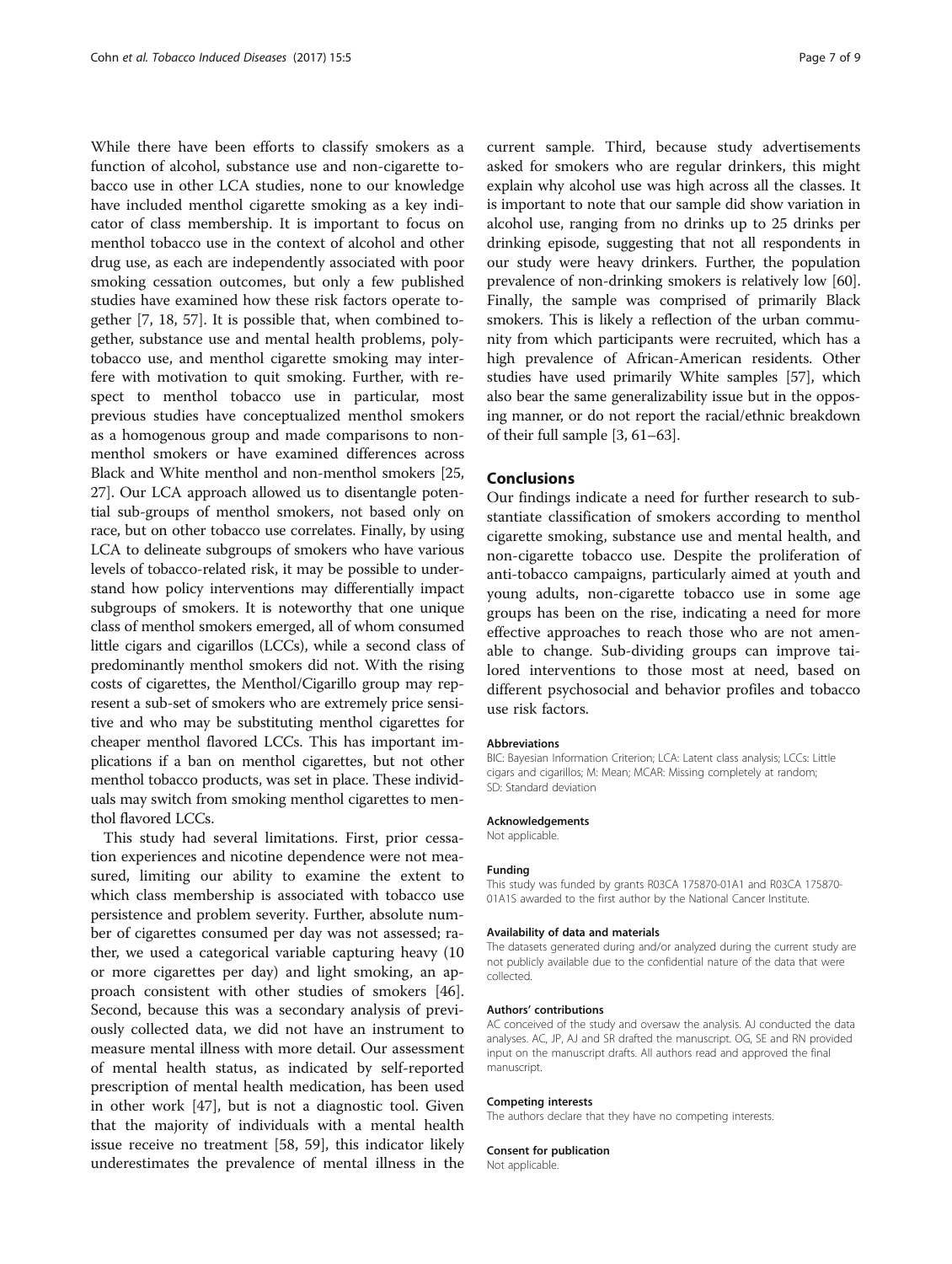## <span id="page-7-0"></span>Ethics approval and consent to participate

These studies were approved by Chesapeake IRB (Protocol # Pro00009858) and Schulman (Protocol # 201304003) IRB. Because this survey was used to determine study eligibility, no consent was required. Participants were explained prior to beginning the screening survey that their information would be kept confidential and that identifiable information would be kept separate from the answers they provide.

#### Author details

<sup>1</sup>Schroeder Institute for Tobacco Research and Policy Studies at Truth Initiative, 900 G Street, NW, 4th Floor, Washington, DC, USA. <sup>2</sup>Department of Oncology, Georgetown University Medical Center, 3970 Reservoir Road, NW, Washington, DC, USA. <sup>3</sup>Department of Health, Behavior, and Society, Johns Hopkins Bloomberg School of Public Health, 624 N. Broadway Street, Baltimore, MD, USA.

### Received: 17 August 2016 Accepted: 4 January 2017 Published online: 17 January 2017

#### References

- 1. Schroeder SA, Morris CD. Confronting a neglected epidemic: tobacco cessation for persons with mental illnesses and substance abuse problems. Annu Rev Public Health. 2010;31:297–314.
- Talati A, Keyes K, Hasin D. Changing relationships between smoking and psychiatric disorders across twentieth century birth cohorts: clinical and research implications. Mol Psychiatr. 2016;(4):464–71. doi:[10.1038/mp.2015.224](http://dx.doi.org/10.1038/mp.2015.224).
- 3. Giovino GA, Villanti AC, Mowery PD, Sevilimedu V, Niaura RS, Vallone DM, et al. Differential trends in cigarette smoking in the USA: is menthol slowing progress? Tob Control. 2015;24:28–37. doi:[10.1136/tobaccocontrol-2013-051159](http://dx.doi.org/10.1136/tobaccocontrol-2013-051159).
- 4. Garten S, Falkner RV. Role of mentholated cigarettes in increased nicotine dependence and greater risk of tobacco-attributable disease. Prev Med. 2004;38:793–8. doi[:10.1016/j.ypmed.2004.01.019](http://dx.doi.org/10.1016/j.ypmed.2004.01.019).
- 5. Fagan P, Moolchan ET, Hart Jr A, Rose A, Lawrence D, Shavers VL, et al. Nicotine dependence and quitting behaviors among menthol and nonmenthol smokers with similar consumptive patterns. Addiction. 2010;105 Suppl 1:55–74. doi[:10.1111/j.1360-0443.2010.03190.x.](http://dx.doi.org/10.1111/j.1360-0443.2010.03190.x)
- 6. Wackowski O, Delnevo CD. Menthol cigarettes and indicators of tobacco dependence among adolescents. Addict Behav. 2007;32:1964–9.
- 7. Fagan P, Pohkrel P, Herzog T, Pagano I, Vallone D, Trinidad DR, et al. Comparisons of three nicotine dependence scales in a multiethnic sample of young adult menthol and non-menthol smokers. Drug Alcohol Depend. 2015;149:203–11.
- 8. Vickerman KA, Schauer GL, Malarcher AM, Zhang L, Mowery P, Nash CM. Quitline use and outcomes among callers with and without mental health conditions: a 7-month follow-up evaluation in three states. Biomed Res Int. 2015;2015:817298.
- 9. Lukowski AV, Morris CD, Young SE, Tinkelman D. Quitline outcomes for smokers in 6 states: rates of successful quitting vary by mental health status. Nicotine Tob Res. 2015;17:924–30.
- 10. Neri AJ, Momin BR, Thompson TD, Kahende J, Zhang L, Puckett MC, et al. Use and effectiveness of quitlines versus Web‐based tobacco cessation interventions among 4 state tobacco control programs. Cancer. 2016;122:1126–33.
- 11. Leeman RF, McKee SA, Toll BA, Krishnan-Sarin S, Cooney JL, Makuch RW, et al. Risk factors for treatment failure in smokers: relationship to alcohol use and to lifetime history of an alcohol use disorder. Nicotine Tob Res. 2008;10:1793–809.
- 12. Delnevo CD, Gundersen DA, Hrywna M, Echeverria SE, Steinberg MB. Smoking-cessation prevalence among U.S. smokers of menthol versus non-menthol cigarettes. Am J Prev Med. 2011;41:357–65. Epub 2011/10/ 04. doi: [10.1016/j.amepre.2011.06.039.](http://dx.doi.org/10.1016/j.amepre.2011.06.039)
- 13. Glautier S. Measures and models of nicotine dependence: positive reinforcement. Addiction. 2004;99 Suppl 1:30–50. doi[:10.1111/j.1360-0443.2004.00736.x](http://dx.doi.org/10.1111/j.1360-0443.2004.00736.x).
- 14. Lawrence D, Cadman B, Hoffman AC. Sensory properties of menthol and smoking topography. Tob Induc Dis. 2011;9 Suppl 1:S3. doi:[10.1186/1617-](http://dx.doi.org/10.1186/1617-9625-9-S1-S3) [9625-9-S1-S3](http://dx.doi.org/10.1186/1617-9625-9-S1-S3).
- 15. Ahijevych K, Garrett BE. Menthol pharmacology and its potential impact on cigarette smoking behavior. Nicotine Tob Res. 2004;6 Suppl 1:S17– 28. doi[:10.1080/14622200310001649469](http://dx.doi.org/10.1080/14622200310001649469).
- 16. Young-Wolff KC, Hickman NJ, Kim R, Gali K, Prochaska JJ. Correlates and prevalence of menthol cigarette use among adults with serious mental illness. Nicotine Tob Res. 2015;17:285–91.
- 17. Hickman NJ, Delucchi KL, Prochaska JJ. Menthol use among smokers with psychological distress: findings from the 2008 and 2009 National Survey on Drug Use and Health. Tob Control. 2014;23:7–13.
- 18. Cohn AM, Johnson AL, Hair E, Rath JM, Villanti AC. Menthol tobacco use is correlated with mental health symptoms in a national sample of young adults: implications for future health risks and policy recommendations. Tob Induc Dis. 2016;14:1.
- 19. Sees KL, Clark HW. When to begin smoking cessation in substance abusers. J Subst Abuse Treat. 1993;10:189–95.
- 20. Kabbani N. Not so Cool? Menthol's discovered actions on the nicotinic receptor and its implications for nicotine addiction. Front Pharmacol. 2013;4. doi: [10.3389/fphar.2013.00095](http://dx.doi.org/10.3389/fphar.2013.00095).
- 21. Buhler M, Vollstadt-Klein S, Kobiella A, Budde H, Reed LJ, Braus DF, et al. Nicotine dependence is characterized by disordered reward processing in a network driving motivation. Biol Psychiatry. 2010;67: 745–52. doi:[10.1016/j.biopsych.2009.10.029.](http://dx.doi.org/10.1016/j.biopsych.2009.10.029)
- 22. Baker TB, Piper ME, McCarthy DE, Majeskie MR, Fiore MC. Addiction motivation reformulated: an affective processing model of negative reinforcement. Psychol Rev. 2004;111:33–51. doi[:10.1037/0033-295X.111.1.33](http://dx.doi.org/10.1037/0033-295X.111.1.33).
- 23. Tizabi Y, Copeland RL, Louis VA, Taylor RE. Effects of combined systemic alcohol and central nicotine administration into ventral tegmental area on dopamine release in the nucleus accumbens. Alcohol Clin Exp Res. 2002;26:394–9.
- 24. McKee SA, Weinberger AH. How can we use our knowledge of alcoholtobacco interactions to reduce alcohol use? Annu Rev Clin Psychol. 2013;9: 649–74. doi:[10.1146/annurev-clinpsy-050212-185549.](http://dx.doi.org/10.1146/annurev-clinpsy-050212-185549) Epub 2012/11/20.
- 25. Kiviniemi MT, Orom H, Giovino GA. Psychological distress and smoking behavior: the nature of the relation differs by race/ethnicity. Nicotine Tob Res. 2011;13:113–9. doi[:10.1093/ntr/ntq218.](http://dx.doi.org/10.1093/ntr/ntq218) Epub 2010/12/17.
- 26. Caraballo RS, Asman K. Epidemiology of menthol cigarette use in the United States. Tob Induc Dis. 2011;9:S1.
- 27. Gundersen DA, Delnevo CD, Wackowski O. Exploring the relationship between race/ethnicity, menthol smoking, and cessation, in a nationally representative sample of adults. Prev Med. 2009;49:553–7. doi[:10.1016/j.ypmed.2009.10.003](http://dx.doi.org/10.1016/j.ypmed.2009.10.003).
- 28. Rosenbloom J, Rees VW, Reid K, Wong J, Kinnunen T. A cross-sectional study on tobacco use and dependence among women: does menthol matter? Tob Induc Dis. 2012;10:19.
- 29. Ahijevych K, Parsley LA. Smoke constituent exposure and stage of change in black and white women cigarette smokers. Addict Behav. 1999;24:115–20.
- 30. Muscat JE, Liu HP, Stellman SD, Richie Jr JP. Menthol smoking in relation to time to first cigarette and cotinine: results from a community-based study. Regul Toxicol Pharmacol. 2012;63:166–70. doi[:10.1016/j.yrtph.2012.03.012](http://dx.doi.org/10.1016/j.yrtph.2012.03.012).
- 31. Hersey JC, Nonnemaker JM, Homsi G. Menthol cigarettes contribute to the appeal and addiction potential of smoking for youth. Nicotine Tob Res. 2010;12 Suppl 2:S136–46. doi:[10.1093/ntr/ntq173.](http://dx.doi.org/10.1093/ntr/ntq173)
- 32. US Food and Drug Administration. Preliminary scientific evaluation of the possible public health effects of menthol versus nonmenthol cigarettes. 2013. [cited 2016 April 28]. Available from: [http://www.fda.gov/downloads/](http://www.fda.gov/downloads/UCM361598.pdf) [UCM361598.pdf.](http://www.fda.gov/downloads/UCM361598.pdf)
- 33. Goodman LA. Exploratory latent structure analysis using both identifiable and unidentifiable models. Biometrika. 1974;61:215–31.
- 34. Lazarsfeld PF, Henry NW. Latent structure analysis. New York: Houghton Mifflin Co.; 1968.
- 35. Sutfin EL, Reboussin BA, McCoy TP, Wolfson M. Are college student smokers really a homogeneous group? A latent class analysis of college student smokers. Nicotine Tob Res. 2009;11(4):444-54.
- 36. Furberg H, Sullivan PF, Bulik C, Maes H, Prescott CA, Kendler KS, et al. The types of regular cigarette smokers: a latent class analysis. Nicotine Tob Res. 2005;7:351–60.
- 37. Timberlake DS. A latent class analysis of nicotine-dependence criteria and use of alternate tobacco. J Stud Alcohol Drugs. 2008;69:709–17.
- 38. Martin RA, Velicer WF, Fava JL. Latent transition analysis to the stages of change for smoking cessation. Addict Behav. 1996;21:67–80.
- 39. Guo B, Aveyard P, Fielding A, Sutton S. Using latent class and latent transition analysis to examine the transtheoretical model staging algorithm and sequential stage transition in adolescent smoking. Subst Use Misuse. 2009;44:2028–42.
- 40. Xian H, Scherrer JF, Madden PA, Lyons MJ, Tsuang M, True WR, et al. Latent class typology of nicotine withdrawal: genetic contributions and association with failed smoking cessation and psychiatric disorders. Psychol Med. 2005;35:409–19.
- 41. Manley MJ, de Jonge P, Kershaw TS, Desai RA, Lin H, Kasl SV. Association of major depression with subtypes of nicotine dependence found among adult daily smokers: a latent class analysis. Drug Alcohol Depend. 2009;104:126–32.